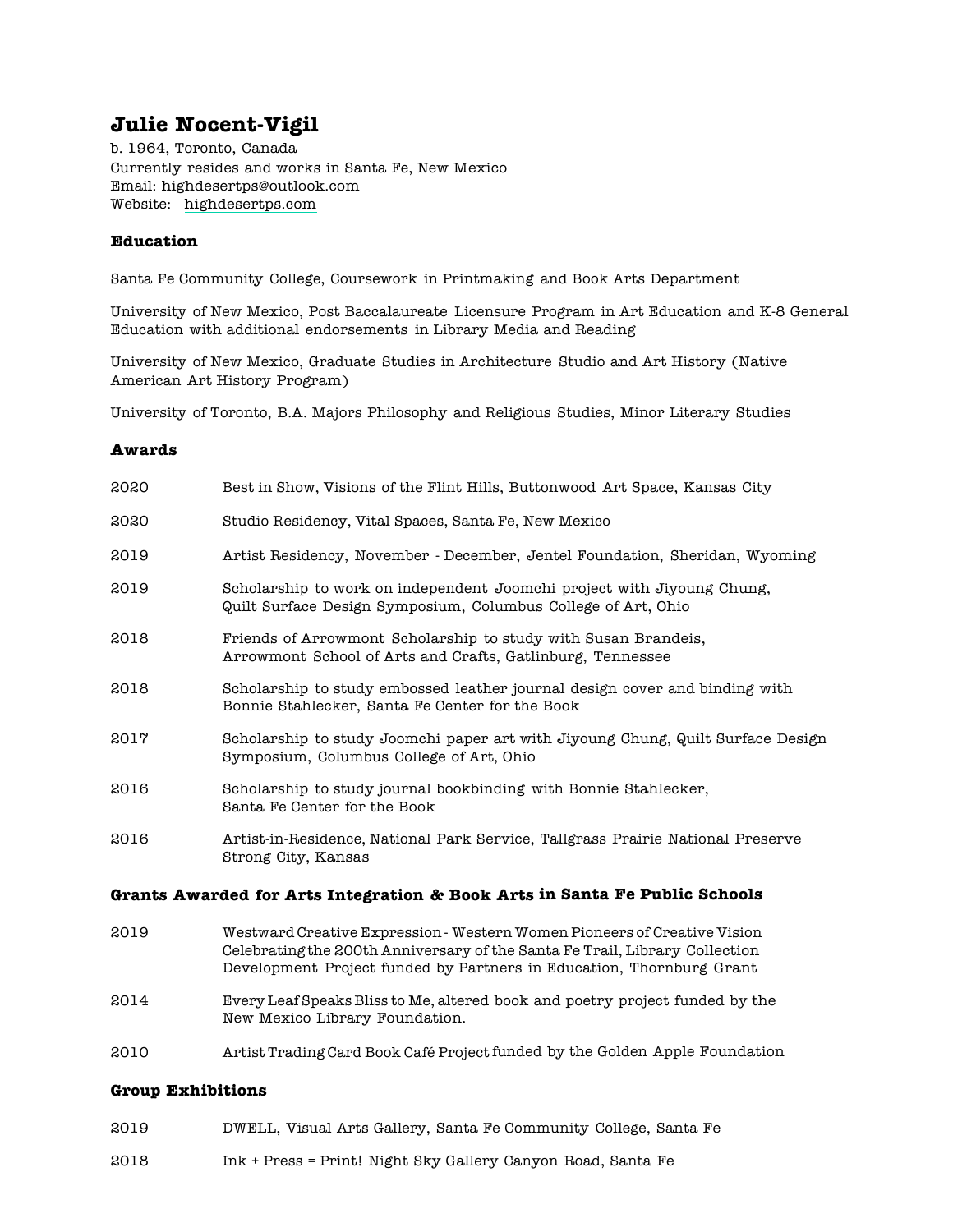- 2018 Bibliothecarii et Glutinatores, Bookworks by Librarians, Abecedarian Gallery and the Denver Public Library, Denver
- 2016 Eldorado Spring Studio Tour, Santa Fe
- 2015 Eldorado Spring Studio Tour, Santa Fe

#### **Juried Group Exhibitions**

| 2020 | Materiality: Hand Papermaking in the Age of Isolation, North American Hand<br>Papermakers, New York<br>https://www.northamericanhandpapermakers.org/2020-materiality |
|------|----------------------------------------------------------------------------------------------------------------------------------------------------------------------|
| 2020 | Visions of the Flint Hills, Buttonwood Art Space, Kansas City                                                                                                        |
| 2020 | Benefit Art Auction and Exhibition, Bemis Center of Contemporary Art, Omaha, Nebraska                                                                                |
| 2020 | North x Northwest: Women's Work, Yellowstone Art Museum, Billings, Montana                                                                                           |
| 2020 | Current Threads, Surface Design Association, online exhibition<br>https://www.surfacedesign.org/membergalleries/current-threads/                                     |
| 2019 | Biennial 600: Textile + Fiber, Amarillo Museum of Art, Amarillo, Texas                                                                                               |
| 2019 | Visions of the Flint Hills, Buttonwood Art Space, Kansas City                                                                                                        |
| 2018 | See My Voice, Ross Art Museum, Delaware, Ohio                                                                                                                        |
| 2018 | Narrative Threads, Abecedarian Gallery, Denver                                                                                                                       |
| 2018 | Printed Page III, Abecedarian Gallery, Denver                                                                                                                        |
| 2017 | Paper, Paper, Paper, Encore Gallery, Taos Center for the Arts, Taos                                                                                                  |
| 2017 | Portable Magic: the Art of the Book, New Mexico Capitol Art Foundation, Santa Fe                                                                                     |
| 2016 | Tallgrass Artist Residency Group Exhibition, The Bank, Matfield Green, Kansas                                                                                        |
| 2016 | The Book's the Thing: Shakespeare from Stage to Page, New Mexico History<br>Museum, Santa Fe                                                                         |
| 2016 | Santa Fe Sojourn, University of Texas at Permian Basin, Odessa, Texas                                                                                                |
| 2015 | Art of the Book, 5 <sup>th</sup> Annual International Juried Exhibit,<br>Central Library of Rochester and Monroe County, Rochester, New York                         |
| 2015 | On the Page: The Book as Art, Ohio Craft Museum, Columbus, Ohio                                                                                                      |
|      |                                                                                                                                                                      |

#### **Collections**

Baylor University, Crouch Fine Arts Library, Book Arts Collection, Waco, Texas Private Collection, Albuquerque, New Mexico Private Collection, Columbus, Ohio Private Collection, Indianapolis, Indiana Private Collection, Matfield Green, Kansas Private Collection, Santa Fe, New Mexico Private Collection, Toronto, Canada